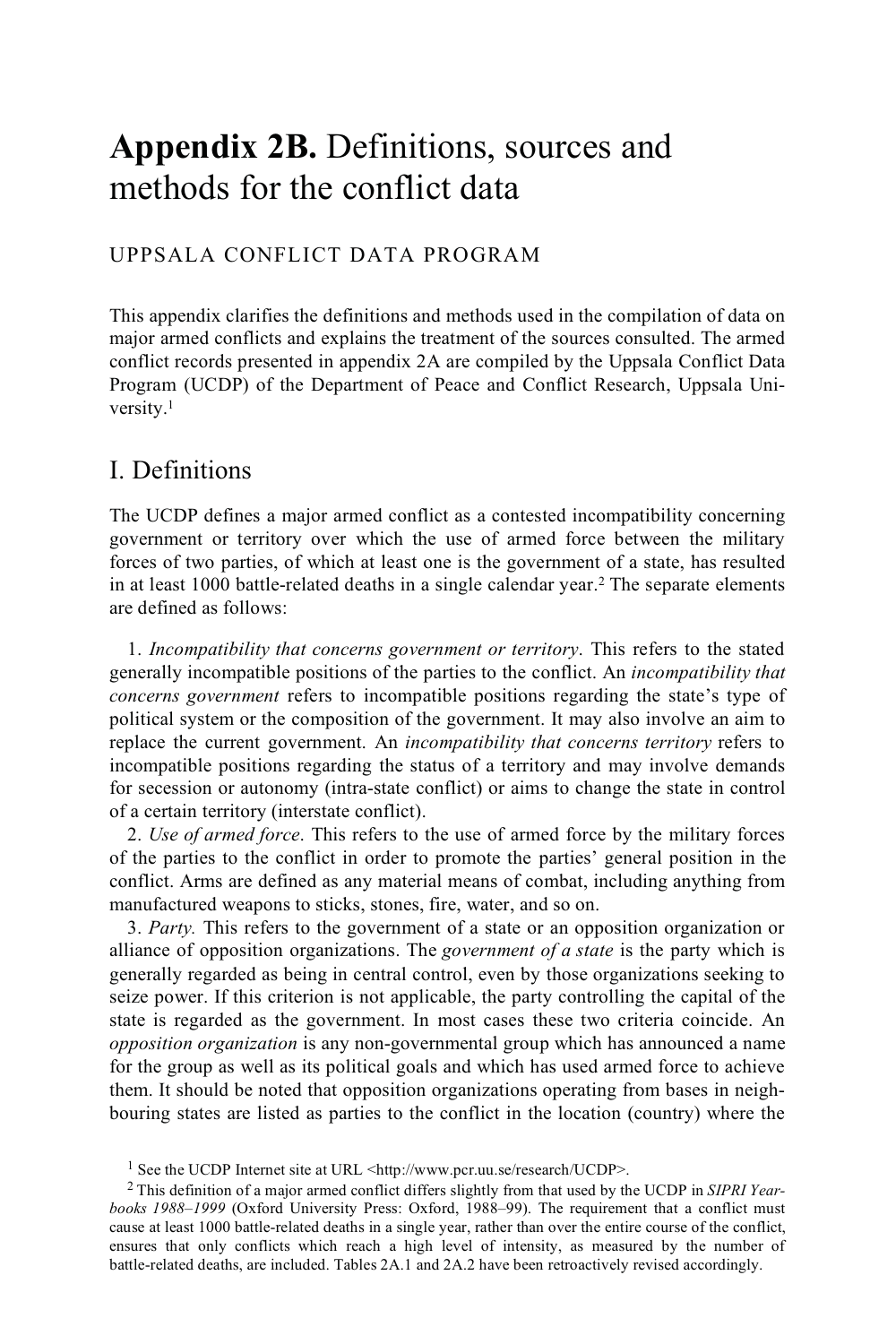#### 92 SECURITY AND CONFLICTS, 2006

government is challenged. Apart from these primary parties to the conflict, one other type of actor may be included in the table: a state or a multinational organization that supports one of the primary parties with regular troops. In order to be listed in the table, this secondary party must share the position of one of the warring parties. In contrast, a traditional peacekeeping operation is not considered to be a party to the conflict but is rather seen as an impartial part of a consensual peace process.

4. *State.* A state is an internationally recognized sovereign government controlling a specific territory or an internationally non-recognized government controlling a specific territory whose sovereignty is not disputed by an internationally recognized sovereign state which previously controlled the territory in question.

5. *Battle-related deaths.* This refers to the deaths caused by the warring parties that can be directly related to combat over the contested incompatibility. Once a conflict has reached the threshold of 1000 battle-related deaths in a year, it continues to appear in the annual table of major armed conflicts until the contested incompatibility has been resolved or until there is no recorded use of armed force resulting in at least one battle-related death between the same parties and concerning the same incompatibility during a year. The same conflict may reappear in subsequent years if there is renewed use of armed force between the same warring parties, resulting in at least one battle-related death and concerning the same incompatibility. The focus is thus not on political violence per se but on incompatibilities that are contested by the use of armed force. The UCDP registers one major type of political violence—battlerelated deaths—which serves as a measure of the magnitude of a conflict. Other types of political violence are excluded, such as the unilateral use of armed force (e.g. massacres), unorganized or spontaneous public violence (e.g. communal violence) and violence that is not directed at the state (e.g. rebel groups fighting each other). These categories of political violence are expressions of phenomena that are distinct from armed conflict as defined here.

It should be noted that the period analysed in appendix 2A covers the years 1997–2006, but the conflicts included in the annual table have reached the required threshold in at least one calendar year since 1946.

## II. Sources

The data presented in appendix 2A are based on information taken from a wide selection of publicly available sources, printed as well as electronic. The sources include news agencies, newspapers, academic journals, research reports, and documents from international and multinational organizations and non-governmental organizations (NGOs). In order to collect information on the aims and goals of the parties to the conflict, documents of the warring parties (governments and opposition organizations) and, for example, the Internet sites of rebel groups are often consulted.

Independent news sources, carefully selected over a number of years, constitute the basis of the data collection. The Factiva news database (previously known as the Reuters Business Briefing) is indispensable for the collection of general news reports. It contains 8000 sources in 22 languages from 118 countries and thus provides sources from all three crucial levels of the news media: international (e.g. Reuters and Agence France-Presse), regional and local. However, it is worth noting that the availability of regional and national news sources varies. This means that for some